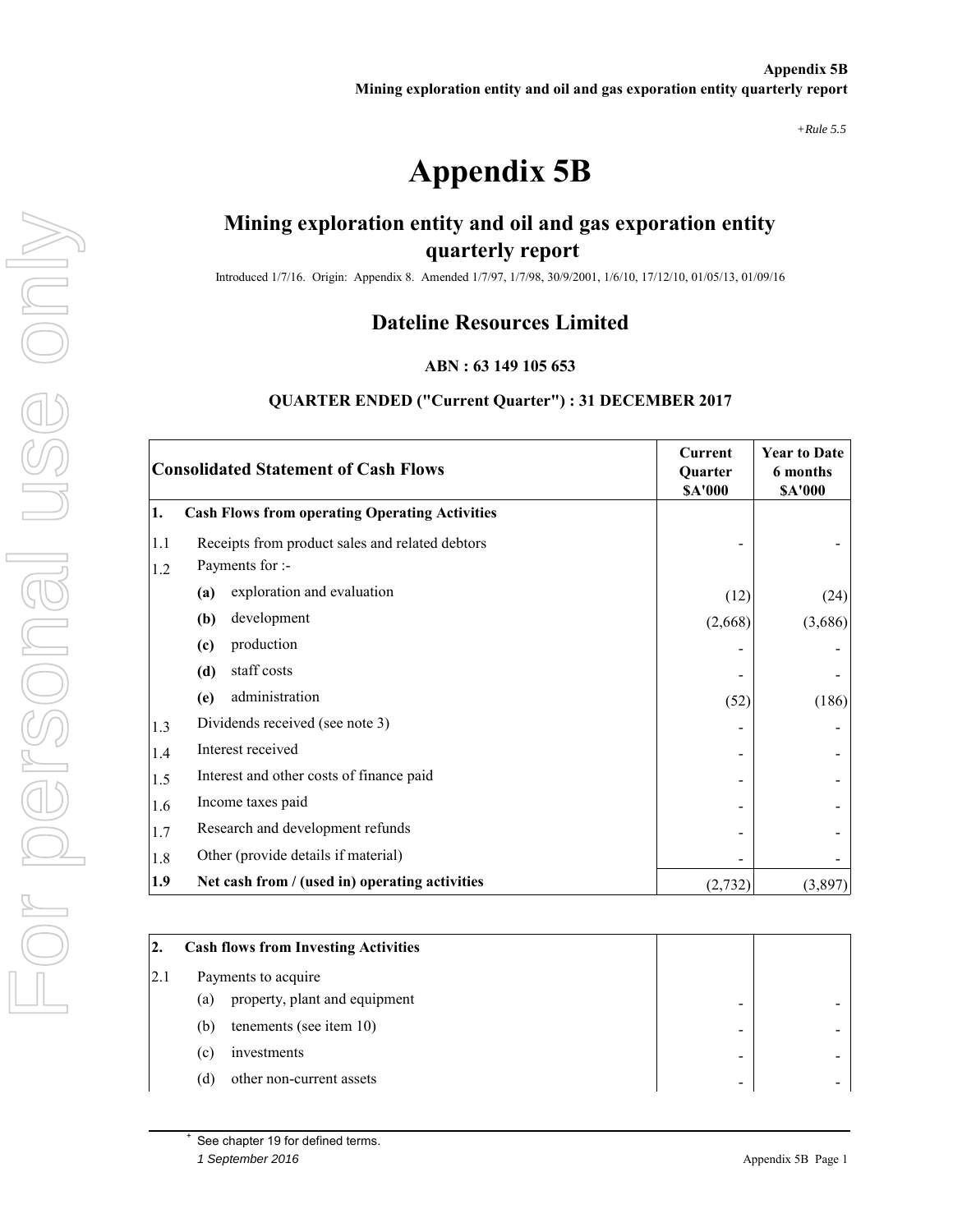|     | <b>Consolidated Statement of Cash Flows</b>    |                          | <b>Year to Date</b><br>6 months<br><b>SA'000</b> |
|-----|------------------------------------------------|--------------------------|--------------------------------------------------|
| 2.2 | Proceeds from the disposal of:                 |                          |                                                  |
|     | property, plant and equipment<br>(a)           |                          |                                                  |
|     | (b)<br>tenements (see item 10)                 |                          |                                                  |
|     | investments<br>(c)                             | -                        |                                                  |
|     | (d)<br>other non-current assets                |                          |                                                  |
| 2.3 | Cash Flows from loans to other entities        |                          |                                                  |
| 2.4 | Dividends received (see note 3)                |                          |                                                  |
| 2.5 | Other (provide details if material)            | $\overline{\phantom{a}}$ |                                                  |
| 2.6 | Net cash from / (used in) investing activities | -                        |                                                  |

| 3    | <b>Cash flows from financing activities</b>                                 |       |       |
|------|-----------------------------------------------------------------------------|-------|-------|
| 3.1  | Proceeds from issues of shares                                              | 948   | 4,000 |
| 3.2  | Proceeds from issue of convertible notes                                    |       |       |
| 3.3  | Proceeds from exercise of share options                                     |       |       |
| 3.4  | Transaction costs related to issues of shares, convertible notes or options | (80)  | (80)  |
| 3.5  | Proceeds from borrowings                                                    | 500   | 500   |
| 3.6  | Repayment of borrowings                                                     |       |       |
| 3.7  | Transction costs related to loans and borrowings                            |       |       |
| 3.8  | Dividends paid                                                              |       |       |
| 3.9  | Other (provide details if material)                                         |       |       |
| 3.10 | Net cash from / (used in) financing activities                              | 1,368 | 4.420 |

| $\overline{\mathbf{4}}$ | Net increase / (decrease) in cash and<br>cash equivalents for the period |          |         |
|-------------------------|--------------------------------------------------------------------------|----------|---------|
| 4.1                     | Cash and cash equivalents at beginning of period                         | 2,141    | 254     |
| 4.2                     | Net cash from / (used in) operating activities (item 1.9 above)          | (2, 732) | (3,897) |
| $ 4.3\rangle$           | Net cash from / (used in) investing activities (item 2.6 above)          |          |         |
| 4.4                     | Net cash from / (used in) financing activities (item 3.10 above)         | 1,368    | 4,420   |
| 4.5                     | Effect of movement in exchange rates on cash held                        | -        |         |
| 4.6                     | Cash and cash equivalents at end of period                               | 777      |         |

See chapter 19 for defined terms.<br>1 September 2016

*1 September 2016* Appendix 5B Page 2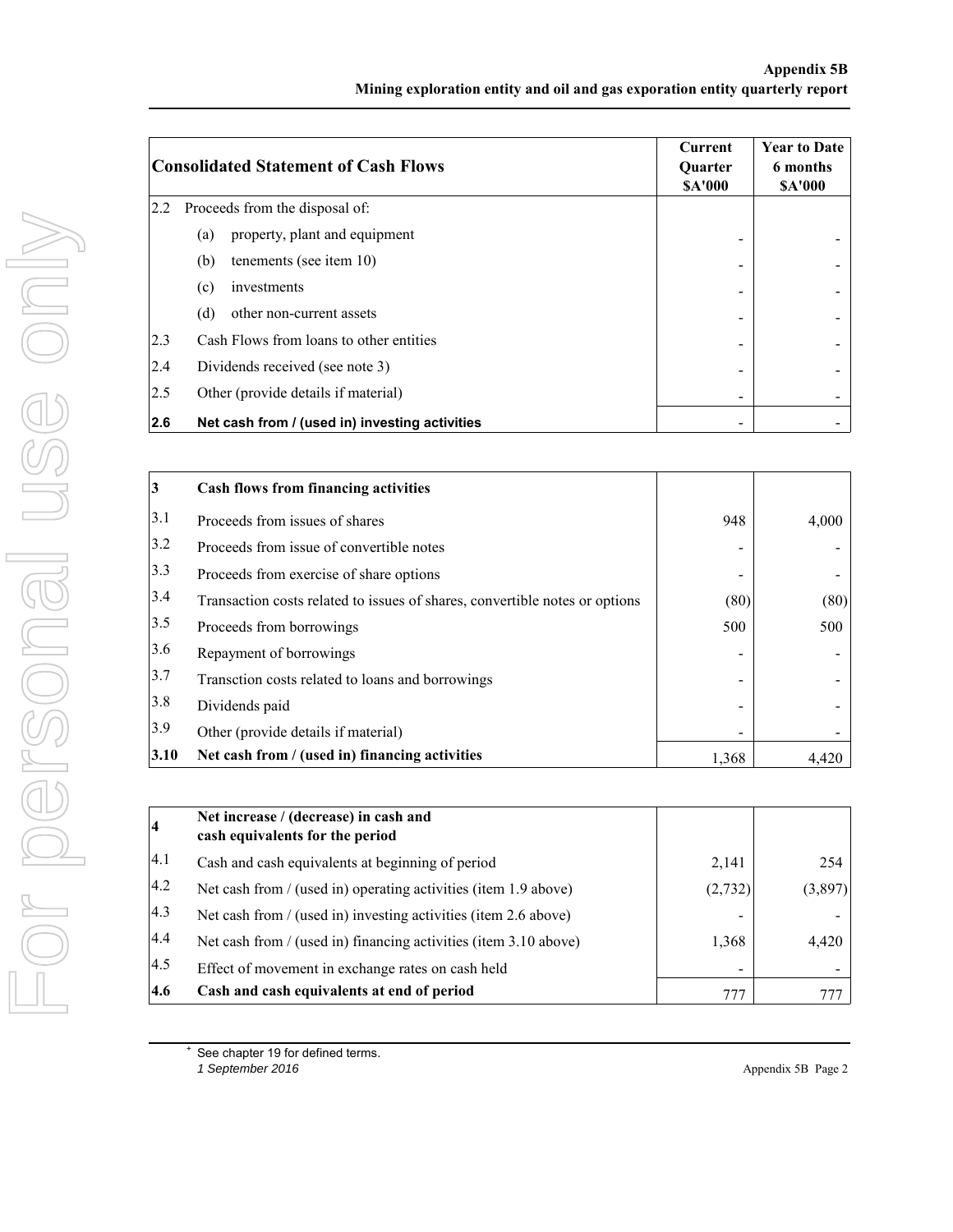| 5.  | Reconciliation of cash and cash equivalents<br>at the end of the quarter (as shown in the consolidated statement of cash<br>flows) to the related items in the accounts | <b>Current</b><br><b>Ouarter</b><br><b>SA'000</b> | <b>Year to Date</b><br>6 months<br><b>SA'000</b> |
|-----|-------------------------------------------------------------------------------------------------------------------------------------------------------------------------|---------------------------------------------------|--------------------------------------------------|
| 5.1 | <b>Bank Balances</b>                                                                                                                                                    | 777                                               |                                                  |
| 5.2 | Call deposits                                                                                                                                                           |                                                   |                                                  |
| 5.3 | Bank overdrafts                                                                                                                                                         |                                                   |                                                  |
| 5.4 | Other (provide details)                                                                                                                                                 | -                                                 |                                                  |
| 5.5 | Cash and cash equivalents at end of quarter<br>(should equal item 4.6 above)                                                                                            | 777                                               |                                                  |

|     | Payment to directors of the entity and their associates                        | Current<br>Quarter<br><b>SA'000</b> |
|-----|--------------------------------------------------------------------------------|-------------------------------------|
|     | Aggregate amount of payments to these parties included in item 1.2             | -                                   |
| 6.2 | Aggregate amount of cash flow from loans to these parties included in item 2.3 | -                                   |

6.3 Include below any explanation necessary to understand the transactions included in items 6.1 and 6.2

The amount of \$120,000 was paid to a Director whose monthly fees had been accrued since December 2014.

|     | Payment to related entities of the entity and their associates                                       | Current<br>Quarter<br><b>SA'000</b> |
|-----|------------------------------------------------------------------------------------------------------|-------------------------------------|
| 7.1 | Aggregate amount of payments to these parties included in item 1.2                                   |                                     |
| 7.1 | Aggregate amount of cash flow from loans to these parties included in item 2.3                       |                                     |
| 7.3 | Include below any explanation necessary to understand the transactions included in items 7.1 and 7.2 |                                     |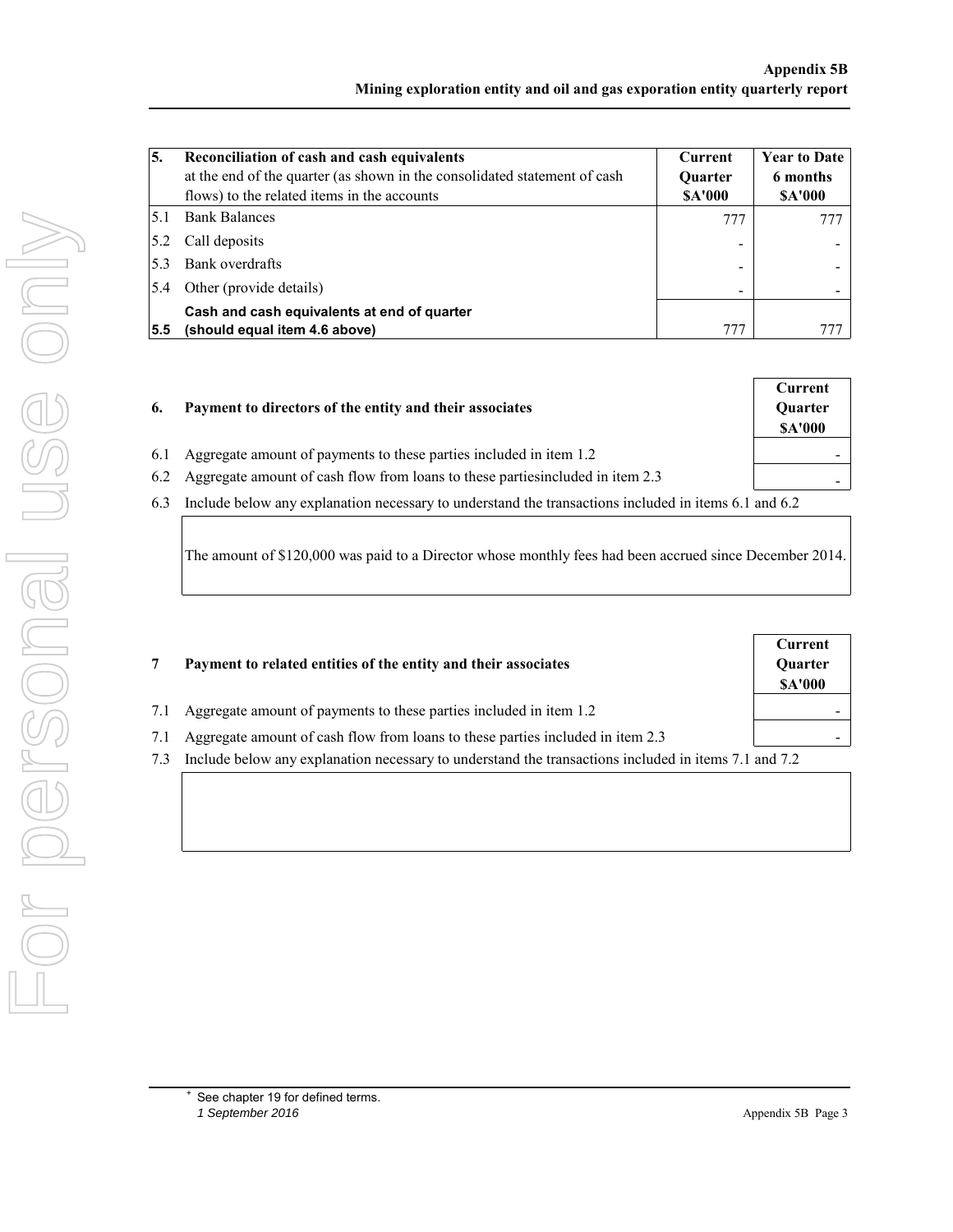#### **Appendix 5B Mining exploration entity and oil and gas exporation entity quarterly report**

| 8   | <b>Financing facilities available</b>                        | <b>Total facility</b>                     | Amount                                   |
|-----|--------------------------------------------------------------|-------------------------------------------|------------------------------------------|
|     | Add notes as necessary for an understanding of the position. | amount at<br>quarter end<br><b>SA'000</b> | drawn at<br>quarter end<br><b>SA'000</b> |
| 8.1 | Loan Facilities                                              | N/A                                       | N/A                                      |
| 8.2 | Credit standby arrangements                                  | N/A                                       | N/A                                      |
| 8.3 | Other (please specify)                                       | N/A                                       | N/A                                      |

8.4 Include below a description of each facility above, including the lender, interest rate and whether it is secured or unsecured. If any additional facilities have been entered into or are proposed to be entered into after quarter end, include details of those facilities as well

| 9   | <b>Estimated cash outflows for next quarter</b> | <b>SA'000</b>            |
|-----|-------------------------------------------------|--------------------------|
| 9.1 | Exploration and evaluation                      | 10                       |
| 9.2 | Development                                     | 500                      |
| 9.3 | Production                                      |                          |
| 9.4 | <b>Staff Costs</b>                              | $\overline{\phantom{a}}$ |
| 9.5 | Administration and corporate costs              | 15                       |
| 9.6 | Other (provide details if material)             |                          |
| 9.7 | <b>Total Estimated cash outflows</b>            | 525                      |

| 10   | <b>Changes in tenements</b><br>(items 2.1(b) and<br>$2.2(b)$ above)                              | <b>Tenement</b><br>Reference<br>and location | Nature of<br><b>Interest</b> | Interest at<br><b>Beginning of</b><br>Quarter | Interest at<br>End of<br><b>Ouarter</b> |
|------|--------------------------------------------------------------------------------------------------|----------------------------------------------|------------------------------|-----------------------------------------------|-----------------------------------------|
| 10.1 | Interest in mining<br>tenements and<br>petroleum tenements<br>lapsed, relinquished<br>or reduced | None during<br>the quarter                   |                              |                                               |                                         |
| 10.2 | Interest in mining<br>tenements and<br>petroleum tenements<br>acquired or reduced                | None during<br>the quarter                   |                              |                                               |                                         |